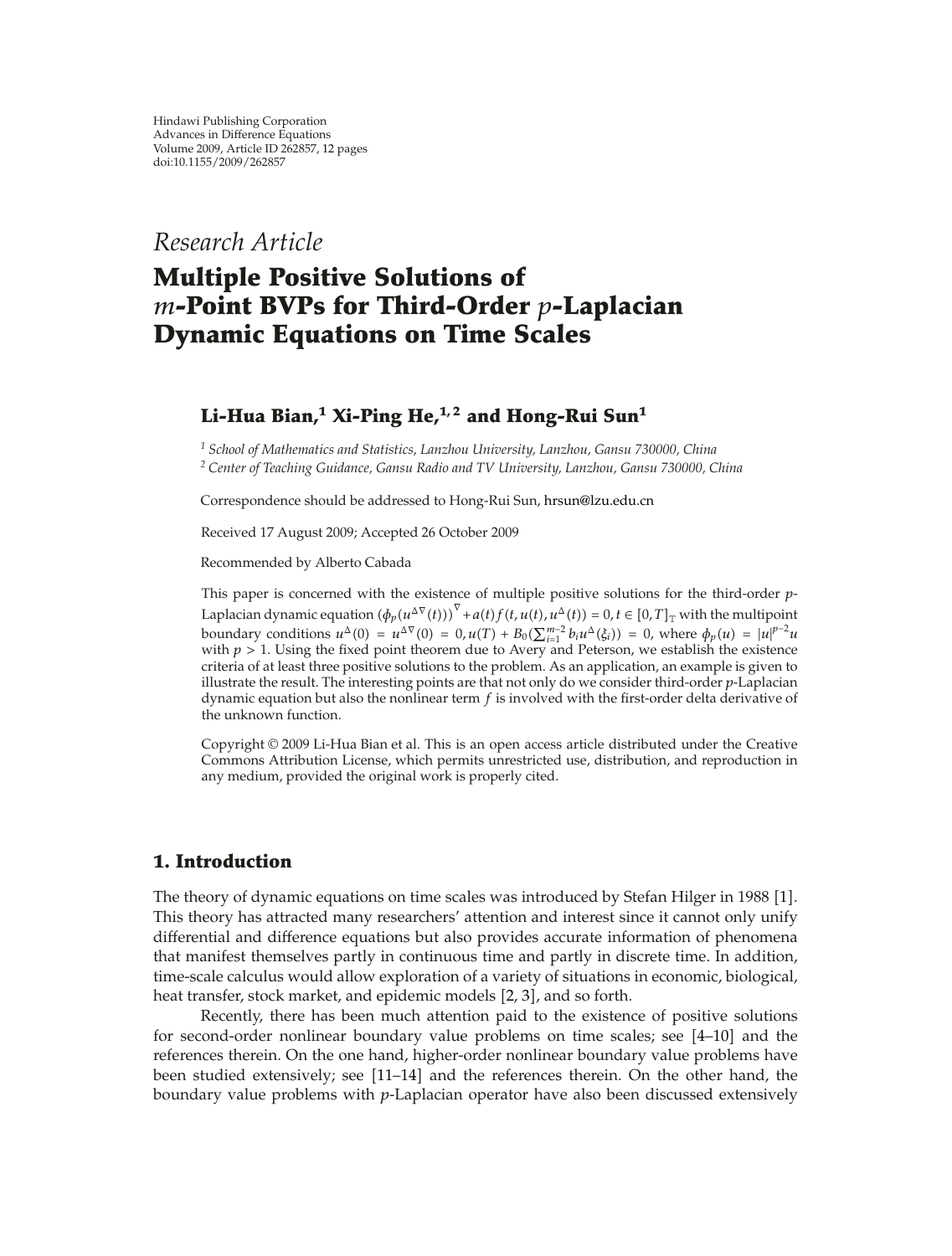in literature; for example, see [15–17]. However, very little work has been done to the thirdorder *p*-Laplacian dynamic equations on time scales [18, 19].

For convenience, throughout this paper, we denote  $\phi_p(s)$  as *p*-Laplacian operator, that is,  $\phi_p(s) = |s|^{p-2} s$  for  $p > 1$  with  $\phi_p^{-1} = \phi_q$  and  $1/p + 1/q = 1$ . We also assume that  $\bar{T}$  is a closed subset of  $\mathbb R$  with 0*, T*  $\in$  T; an interval  $(0, T)_T$  always means  $(0, T) \cap \mathbb T$ . Other types of intervals are defined similarly.

For example, Sun and Li [16] studied the two-point boundary value problem:

$$
\left(\phi_p\left(u^{\Delta}(t)\right)\right)^{\Delta} + h(t)f(u^{\sigma}(t)) = 0, \quad t \in [a, b]_{\mathbb{T}},
$$
  

$$
u(a) - B_0\left(u^{\Delta}(a)\right) = 0, \quad u^{\Delta}(\sigma(b)) = 0.
$$
 (1.1)

They established the existence theory for positive solutions by using various fixed point theorems  $[20, 21]$ .

In [15], Su et al. investigated the existence of positive solutions for the following singular *p*-Laplacian *m*-point boundary value problem on time scales:

$$
\left(\phi_p(u^{\Delta}(t))\right)^{\nabla} + a_1(t)f(u(t)) = 0, \quad t \in (0, T)_{\mathbb{T}},
$$
  

$$
u(0) = 0, \qquad u(T) - \sum_{i=1}^{m-2} \psi_i(u(\xi_i)) = 0.
$$
 (1.2)

The main techniques are Schauder fixed point theorem and upper and lower solutions method.

In [19], Han and Kang considered the following third-order *p*-Laplacian dynamic equation on time scales:

$$
\left(\phi_p\left(u^{\Delta\Delta}(t)\right)\right)^{\nabla} + f(t, u(t)) = 0, \quad t \in [a, b],
$$
\n
$$
\alpha u(\rho(a)) - \beta u^{\Delta}(\rho(a)) = 0, \qquad \gamma u(b) + \delta u^{\Delta}(b) = 0, \qquad u^{\Delta\Delta}(\rho(a)) = 0.
$$
\n(1.3)

By using fixed point theorems in cones, the existence criteria of multiple positive solutions are established.

In [10], Zhao and Sun studied the following second-order nonlinear three-point boundary value problem on time scales:

$$
u^{\Delta \nabla}(t) + q(t)f(t, u(t), u^{\Delta}(t)) = 0, \quad t \in (0, T)_{\mathbb{T}},
$$
  

$$
\beta u(0) - \gamma u^{\Delta}(0) = 0, \qquad \alpha u(\eta) = u(T).
$$
 (1.4)

They gave sufficient condition for the existence of three positive solutions by using a fixed point theorem due to Avery and Peterson [22].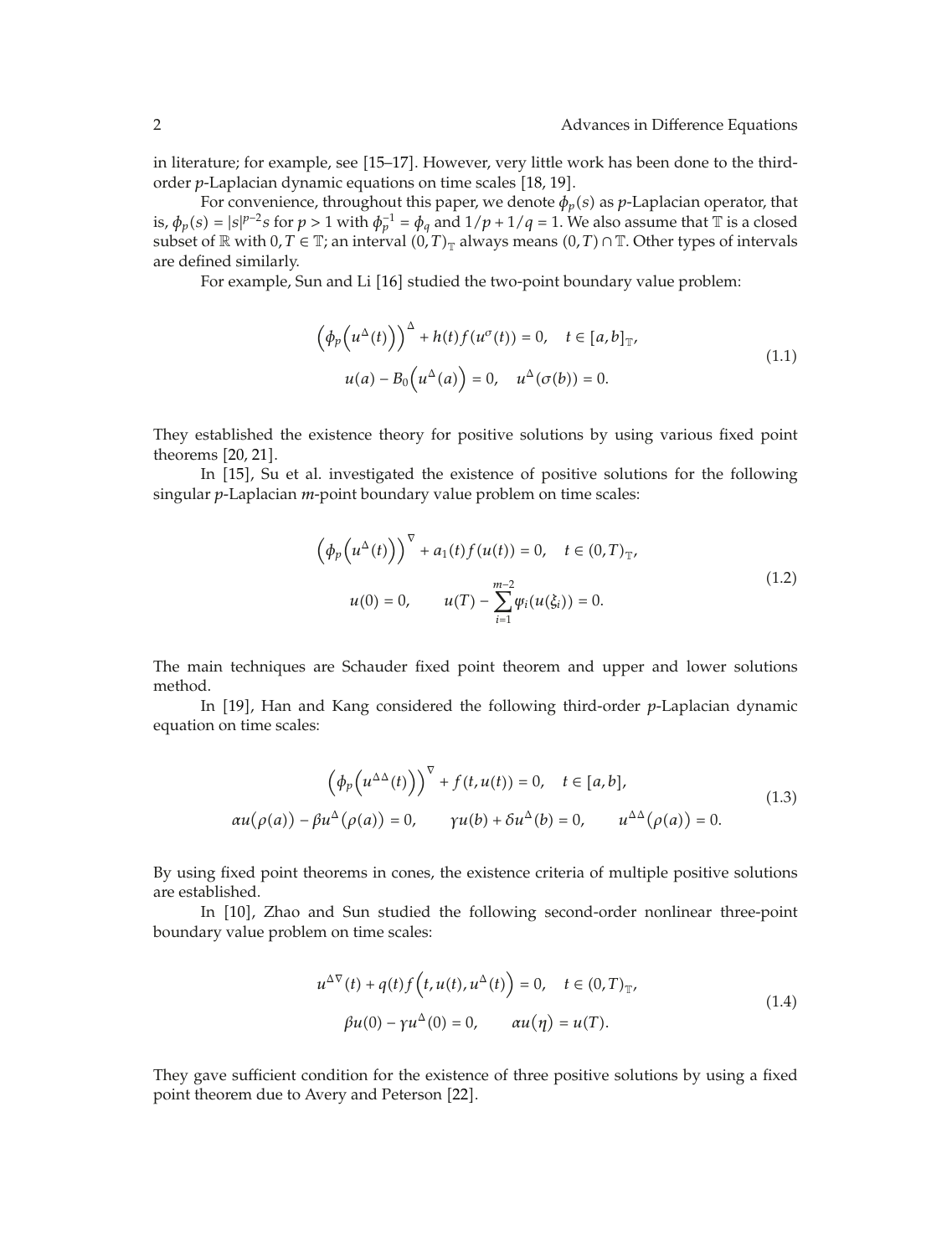Motivated by [10, 15, 16, 19], in this paper we consider the following third-order *p*-Laplacian dynamic equation on time scales:

$$
\left(\phi_p\left(u^{\Delta \nabla}(t)\right)\right)^{\nabla} + a(t)f\left(t, u(t), u^{\Delta}(t)\right) = 0, \quad t \in [0, T]_{\mathbb{T}}
$$
\n(1.5)

subject to the boundary condition

$$
u^{\Delta}(0) = u^{\Delta \nabla}(0) = 0, \qquad u(T) + B_0 \left( \sum_{i=1}^{m-2} b_i u^{\Delta}(\xi_i) \right) = 0,
$$
 (1.6)

where  $0 < \xi_1 < \xi_2 < \cdots < \xi_{m-2} < \rho(T)$ ,  $b_i \in [0, \infty)$  for  $i = 1, 2, \ldots, m-2$ . By using fixed point theorem due to Avery and Peterson  $[22]$ , we prove that the boundary value problems  $(1.5)$ and 1.6 have at least three positive solutions under suitable assumptions. The interesting points are that not only do we consider third-order *p*-Laplacian dynamic equation on time scales but also the nonlinear term *f* is involved with the first-order delta derivative of the unknown function.

Throughout this paper, it is assumed that

- (H1)  $a \in C_{ld}([0,T]_{\mathbb{T}}, \mathbb{R}^+)$  and  $f \in C([0,T]_{\mathbb{T}} \times \mathbb{R}^+ \times \mathbb{R}, \mathbb{R}^+)$ , both *a* and *f* do not vanish identically on any closed subinterval of  $[0, T]_{\mathbb{T}}$ , and there exists  $l \in (0, \xi_1]_{\mathbb{T}}$  such that  $\int_0^l a(\tau) \nabla \tau > 0$  hold;
- (H2) there exist nonnegative constants  $B_1$  and  $B_2$  satisfying  $B_1x \le B_0(x) \le B_2x$  for  $x \in \mathbb{R}$ .

## **2. Preliminary**

To prove the main results in this paper, we will employ several lemmas. And the following lemma is based on the linear BVP:

$$
\left(\phi_p\left(u^{\Delta \nabla}(t)\right)\right)^{\nabla} + h(t) = 0, \quad t \in [0, T]_{\mathbb{T}},\tag{2.1}
$$

$$
u^{\Delta}(0) = u^{\Delta \nabla}(0) = 0, \qquad u(T) + B_0 \left( \sum_{i=1}^{m-2} b_i u^{\Delta}(\xi_i) \right) = 0. \tag{2.2}
$$

**Lemma 2.1.** *If*  $h \in C_{ld}([0, T]_{T}$ <sup>*,* $\mathbb{R}^{+}$ </sup>*), then the problems* (2.1) *and* (2.2) *have the unique nonnegative solution:*

$$
u(t) = \int_0^t (t-s)\phi_q\left(-\int_0^s h(\tau)\nabla\tau\right)\nabla s + \int_0^T (T-s)\phi_q\left(\int_0^s h(\tau)\nabla\tau\right)\nabla s
$$
  

$$
-B_0\left(\sum_{i=1}^{m-2} b_i\int_0^{\xi_i} \phi_q\left(\int_0^s -h(\tau)\nabla\tau\right)\nabla s\right).
$$
 (2.3)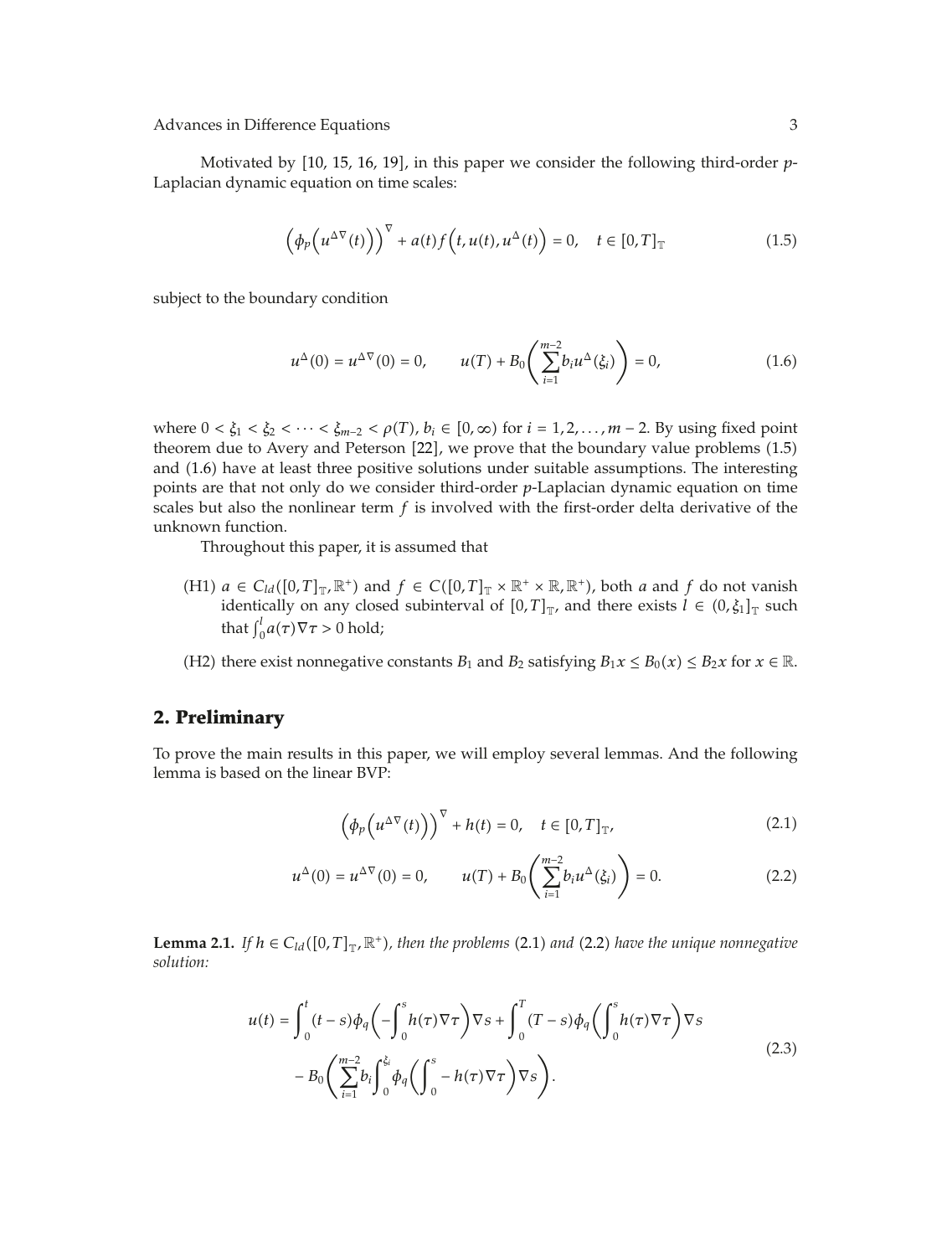*Proof.* For any  $h \in C_{ld}([0, T]_T, \mathbb{R}^+)$ , suppose that *u* is a solution of the BVPs (2.1) and (2.2). By integrating 2.1 from 0 to *t*, and combining the boundary condition, it follows that

$$
u^{\Delta \nabla}(t) = \phi_q \left( -\int_0^t h(s) \nabla s \right), \qquad u^{\Delta}(t) = \int_0^t \phi_q \left( -\int_0^s h(\tau) \nabla \tau \right) \nabla s,
$$
  

$$
u(t) - u(0) = \int_0^t \left( \int_0^s \phi_q \left( -\int_0^{\tau} h(\tau) \nabla \tau \right) \nabla \tau \right) \Delta s = \int_0^t (t - s) \phi_q \left( -\int_0^s h(\tau) \nabla \tau \right) \nabla s.
$$
 (2.4)

Using (2.2), we can easily obtain

$$
u(0) = \int_0^T (T - s) \phi_q \left( \int_0^s h(\tau) \nabla \tau \right) \nabla s - B_0 \left( \sum_{i=1}^{m-2} b_i \int_0^{\xi_i} \phi_q \left( \int_0^s - h(\tau) \nabla \tau \right) \nabla s \right). \tag{2.5}
$$

So

$$
u(t) = \int_0^t (t-s)\phi_q\left(-\int_0^s h(\tau)\nabla\tau\right)\nabla s + \int_0^T (T-s)\phi_q\left(\int_0^s h(\tau)\nabla\tau\right)\nabla s
$$
  

$$
-B_0\left(\sum_{i=1}^{m-2} b_i\int_0^{\xi_i} \phi_q\left(\int_0^s -h(\tau)\nabla\tau\right)\nabla s\right).
$$
 (2.6)

Then it is easy to see that

$$
\int_0^t (t-s)\phi_q\left(-\int_0^s h(\tau)\nabla\tau\right)\nabla s + \int_0^T (T-s)\phi_q\left(\int_0^s h(\tau)\nabla\tau\right)\nabla s \ge 0,
$$
\n
$$
-B_0\left(\sum_{i=1}^{m-2} b_i \int_0^{\xi_i} \phi_q\left(\int_0^s -h(\tau)\nabla\tau\right)\Delta s\right) \ge B_2 \sum_{i=1}^{m-2} b_i \int_0^{\xi_i} \phi_q\left(\int_0^s h(\tau)\nabla\tau\right)\Delta s \ge 0.
$$
\n(2.7)

So  $u(t) \ge 0$ . On the other hand, it is easy to verify that if *u* is as in (2.3), then *u* is a solution of (2.1) and (2.2).  $(2.1)$  and  $(2.2)$ . Thus  $u$  in  $(2.3)$  is the unique solution of  $(2.1)$  and  $(2.2)$ .

Let  $X = C_{ld}^{\Delta}[0,T]_{\mathbb{T}}$  be endowed with the norm

$$
||u||_1 = \max\left\{\sup_{t \in [0,T]_{\mathbb{T}}} |u(t)|, \sup_{t \in [0,T]_{\mathbb{T}^k}} \left| u^{\Delta}(t) \right| \right\}, \quad u \in X. \tag{2.8}
$$

It follows that  $(X, \|\cdot\|_1)$  is a Banach space. Define the cone  $P \subset X$  by

$$
P = \left\{ u \in X \mid u(t) \ge 0, u^{\Delta}(0) \le 0, u(T) + B_0\left(\sum_{i=1}^{m-2} b_i u^{\Delta}(\xi_i)\right) \le 0, u^{\Delta \nabla}(t) \le 0, t \in (0, T)_{\mathbb{T}} \right\}.
$$
\n(2.9)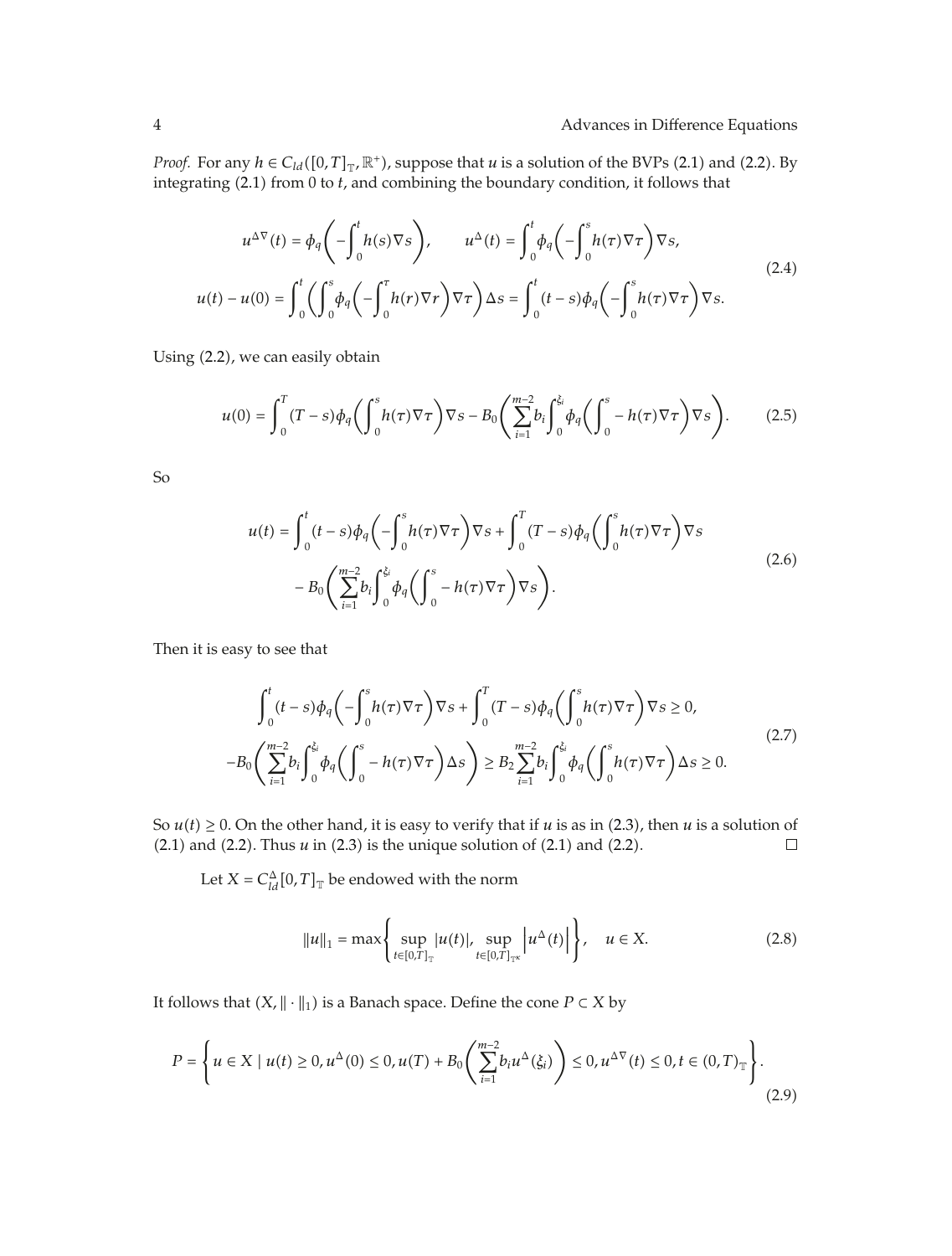**Lemma 2.2.** *If*  $u \in P$ *, then there exists a constant*  $K$  *such that* 

$$
\sup_{t \in [0,T]_{\mathbb{T}}} |u(t)| \le K \sup_{t \in [0,T]_{\mathbb{T}^k}} \left| u^{\Delta}(t) \right|.
$$
 (2.10)

*Proof.* For  $u \in P$ ,  $u^{\Delta \nabla}(t) \leq 0$  implies that

$$
u(t) - u(T) \le u^{\Delta}(T)(t - T) \le T \sup_{t \in [0,T]_T} \left| u^{\Delta}(t) \right|.
$$
 (2.11)

In addition, since

$$
u(T) \leq -B_0 \left( \sum_{i=1}^{m-2} b_i u^{\Delta}(\xi_i) \right) \leq -B_1 \sum_{i=1}^{m-2} b_i u^{\Delta}(\xi_i) \leq B_1 \sum_{i=1}^{m-2} b_i \sup_{t \in [0,T]_T} \left| u^{\Delta}(t) \right|, \tag{2.12}
$$

then we have

$$
\sup_{t \in [0,T]_{\mathbb{T}}} |u(t)| \leq \left( T + B_1 \sum_{i=1}^{m-2} b_i \right) \sup_{t \in [0,T]_{\mathbb{T}}} \left| u^{\Delta}(t) \right|.
$$
 (2.13)

Therefore, We can choose  $K = T + B_1 \sum_{i=1}^{m-2} b_i$  and the proof is complete.

**Lemma 2.3.** *If*  $u \in P$ *, then*  $u(t) \ge ((T - t)/T) \sup_{t \in [0,T]_T} |u(t)|$  for  $t \in [0,T]_T$ .

*Proof.* If  $u \in P$ , then  $u^{\Delta}(t)$  is decreasing and  $u^{\Delta}(0) \leq 0$ , and thus  $u^{\Delta}(t) \leq 0$  and  $u(t)$  are decreasing. So we have

$$
\sup_{t \in [0,T]_{\mathbb{T}}} |u(t)| = u(0). \tag{2.14}
$$

By the concavity of *u*(*t*), for *t*  $\in$   $(0, T)$ <sub>T</sub>, there is

$$
\frac{u(T) - u(0)}{T - 0} \ge \frac{u(T) - u(t)}{T - t},
$$
  
 
$$
u(0)(T - t) \le u(t)T - tu(T) \le u(t)T.
$$
 (2.15)

Then we have

$$
u(t) \ge \frac{T - t}{T} \sup_{t \in [0, T]_T} |u(t)|. \tag{2.16}
$$

The proof is complete.

 $\Box$ 

 $\Box$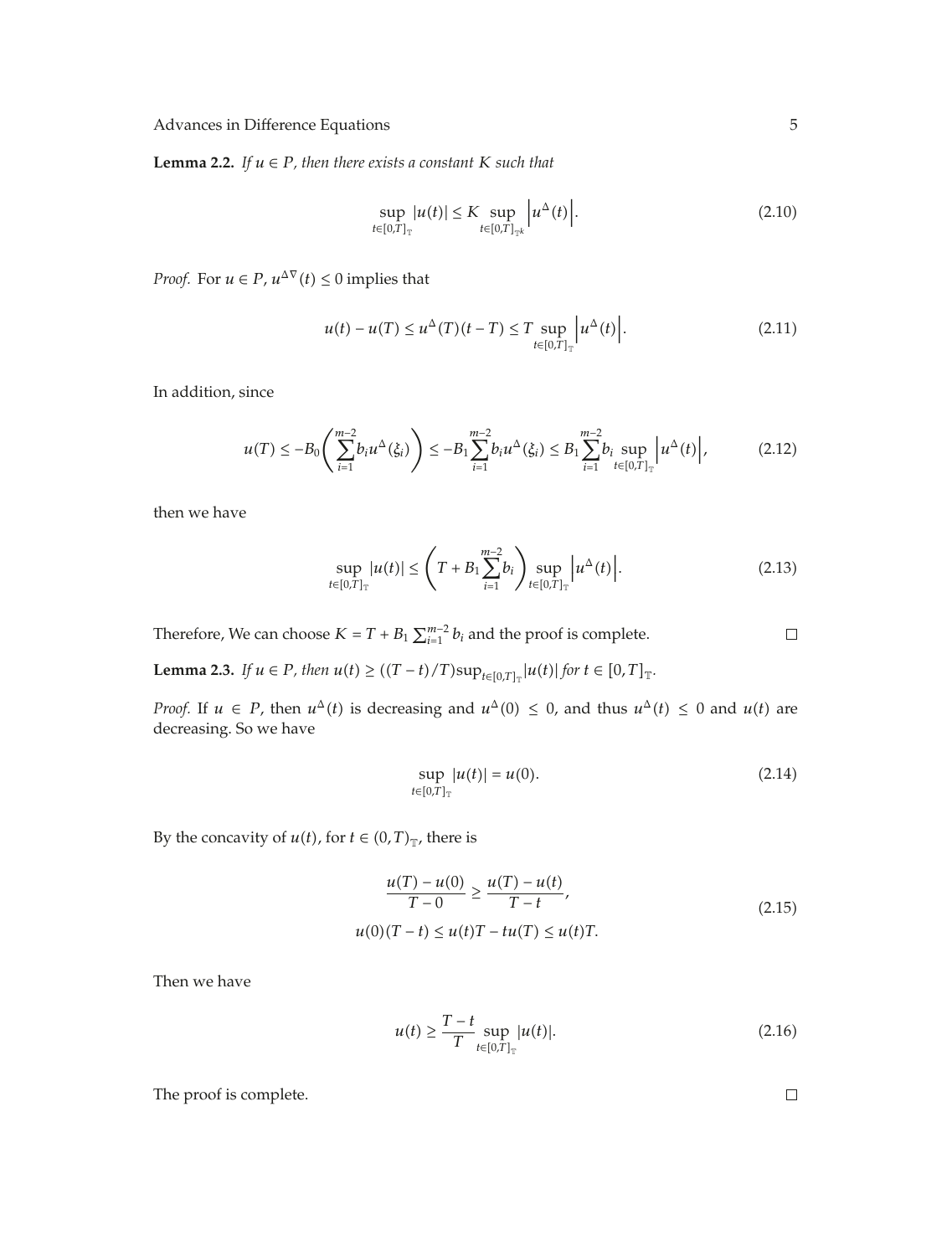Let *γ* and *θ* be nonnegative continuous convex functionals on *P*, let *α* be a nonnegative continuous concave functional on *P*, and let *ψ* be a nonnegative continuous functional on *P*. Then for positive real numbers *a, b, c,* and *d*, we define the following convex sets:

$$
P(\gamma, d) = \{x \in P \mid \gamma(x) < d\},
$$
\n
$$
\tilde{P}(\gamma, \alpha, b, d) = \{x \in P \mid b \le \alpha(x), \gamma(x) \le d\},
$$
\n
$$
\overline{P}(\gamma, \theta, \alpha, b, c, d) = \{x \in P \mid b \le \alpha(x), \theta(x) \le c, \gamma(x) \le d\},
$$
\n
$$
(2.17)
$$

and a closed set

$$
R(\gamma, \psi, a, d) = \{x \in P \mid a \le \psi(x), \gamma(x) \le d\}.
$$
\n(2.18)

The following fixed point theorem due to Avery and Peterson is fundamental in the proof of our main results.

**Lemma 2.4** (see [22]). Let P be a cone in a real Banach space E. Let  $\gamma$  and  $\theta$  be nonnegative *continuous convex functionals on P, let α be a nonnegative continuous concave functional on P, and let*  $\psi$  *be a nonnegative continuous functional on P satisfying*  $\psi(\lambda x) \leq \lambda \psi(x)$  *for*  $0 \leq \lambda \leq 1$ *, such that for some positive numbers*  $\overline{M}$  *and*  $d$ *,* 

$$
\alpha(x) \le \psi(x), \qquad ||x|| \le \overline{M}\gamma(x) \tag{2.19}
$$

*for all*  $x \in \overline{P(\gamma, d)}$ . Suppose that  $A : \overline{P(\gamma, d)} \to \overline{P(\gamma, d)}$  is completely continuous and there exist *positive numbers a, b, and c with a<b such that*

- $(S_1) \{x \in \overline{P}(\gamma, \theta, \alpha, b, c, d) \mid \alpha(x) > b\} \neq \emptyset$  and  $\alpha(Ax) > b$  for  $x \in \overline{P}(\gamma, \theta, \alpha, b, c, d)$ ;
- $(S_2)$   $\alpha(Ax) > b$  *for*  $x \in \widetilde{P}(\gamma, \alpha, b, d)$  *with*  $\theta(Ax) > c$ *;*
- $(S_3)$   $0 \notin R(\gamma, \psi, a, d)$  and  $\psi(Ax) < a$  for  $x \in R(\gamma, \psi, a, d)$  with  $\psi(x) = a$ .

*Then A has at least three fixed points*  $x_1, x_2, x_3 \in \overline{P(\gamma, d)}$ *, such that* 

$$
\gamma(x_i) \le d \quad \text{for } i = 1, 2, 3, \qquad b < \alpha(x_1),
$$
\n
$$
a < \psi(x_2) \quad \text{with } \alpha(x_2) < b, \qquad \psi(x_3) < a. \tag{2.20}
$$

#### **3. Existence Results**

In this section, by using the Avery-Peterson fixed point theorem, we shall give the sufficient conditions for the existence of at least three positive solutions to the BVPs  $(1.5)$  and  $(1.6)$ .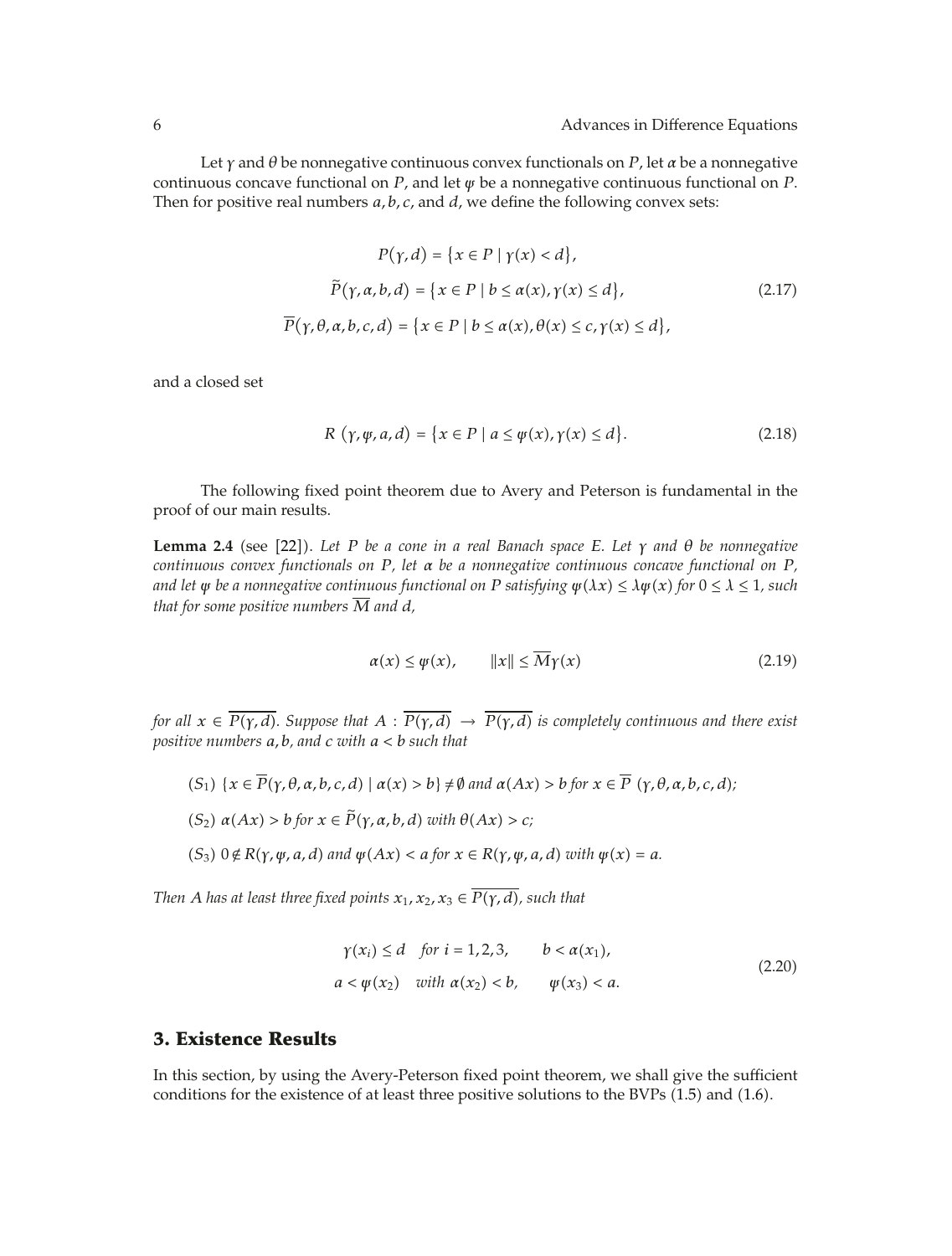Firstly, we define the nonnegative continuous concave functional *α*, the nonnegative continuous convex functionals  $\theta$ ,  $\gamma$ , and the nonnegative continuous functional  $\psi$  on  $P$ , respectively, by

$$
\gamma(u) = \sup_{t \in [0,T]_{\mathbb{T}^k}} \left| u^{\Delta}(t) \right| = \max \{ \left| u^{\Delta}(0) \right|, \left| u^{\Delta}(T) \right| \},
$$
\n
$$
\psi(u) = \theta(u) = \sup_{t \in [0,T]_{\mathbb{T}}} |u(t)| \le ||u||_1,
$$
\n
$$
\alpha(u) = \inf_{t \in [0,I]_{\mathbb{T}}} |u(t)| = u(l) \quad \text{for } u \in P.
$$
\n(3.1)

For notation convenience, we denote

$$
L = T\phi_q \left( \int_0^T a(\tau) \nabla \tau \right), \qquad M = B_2 \sum_{i=1}^{m-2} b_i \int_0^l \phi_q \left( \int_0^s a(\tau) \nabla \tau \right) \nabla s,
$$
  

$$
N = \left( T^2 + T B_1 \sum_{i=1}^{m-2} b_i \right) \phi_q \left( \int_0^T a(\tau) \nabla \tau \right), \qquad \rho = \frac{2T}{T - l}.
$$
 (3.2)

Now we state and prove our main result.

**Theorem 3.1.** *Let*  $0 < a < Nb/M \le \min\{Nd(T - l)/2M, dN/L\}$  *and suppose that*  $f$  *satisfies the following conditions:*

$$
(A_1) f(t, u, v) \le \phi_p(d/L) \text{ for } (t, u, v) \in [0, T]_{\mathbb{T}} \times [0, Kd] \times [-d, d],
$$
  
\n
$$
(A_2) f(t, u, v) > \phi_p(b/M) \text{ for } (t, u, v) \in [0, I]_{\mathbb{T}} \times [b, \rho b] \times [-d, d],
$$
  
\n
$$
(A_3) f(t, u, v) < \phi_p(a/N) \text{ for } (t, u, v) \in [0, T]_{\mathbb{T}} \times [0, a] \times [-d, d].
$$

*Then problems* (1.5) *and* (1.6) *have at least three positive solutions*  $u_1$ ,  $u_2$ , *and*  $u_3$  *such that* 

$$
\sup_{t \in [0,T]_{\mathbb{T}^k}} \left| u_i^{\Delta}(t) \right| \le d \quad \text{for } i = 1, 2, 3, \qquad b < \inf_{t \in [0,I]_{\mathbb{T}}} |u_1(t)|, \qquad \sup_{t \in [0,T]_{\mathbb{T}}} |u_1(t)| \le Kd,
$$
\n
$$
a < \sup_{t \in [0,T]_{\mathbb{T}}} |u_2(t)| \quad \text{with } \inf_{t \in [0,I]_{\mathbb{T}}} |u_2(t)| < b, \qquad \sup_{t \in [0,T]_{\mathbb{T}}} |u_3(t)| < a. \tag{3.3}
$$

*Proof.* Define an integral operator  $A: P \rightarrow X$  by

$$
(Au)(t) = \int_0^t (t-s)\phi_q\left(\int_0^s -a(\tau)f(\tau, u(\tau), u^{\Delta}(\tau))\nabla\tau\right)\nabla s
$$
  
+ 
$$
\int_0^T (T-s)\phi_q\left(\int_0^s a(\tau)f(\tau, u(\tau), u^{\Delta}(\tau))\nabla\tau\right)\nabla s
$$
  
- 
$$
B_0\left(\sum_{i=1}^{m-2} b_i \int_0^{\xi_i} \phi_q\left(\int_0^s -a(\tau)f(\tau, u(\tau), u^{\Delta}(\tau))\nabla\tau\right)\nabla s\right)
$$
 (3.4)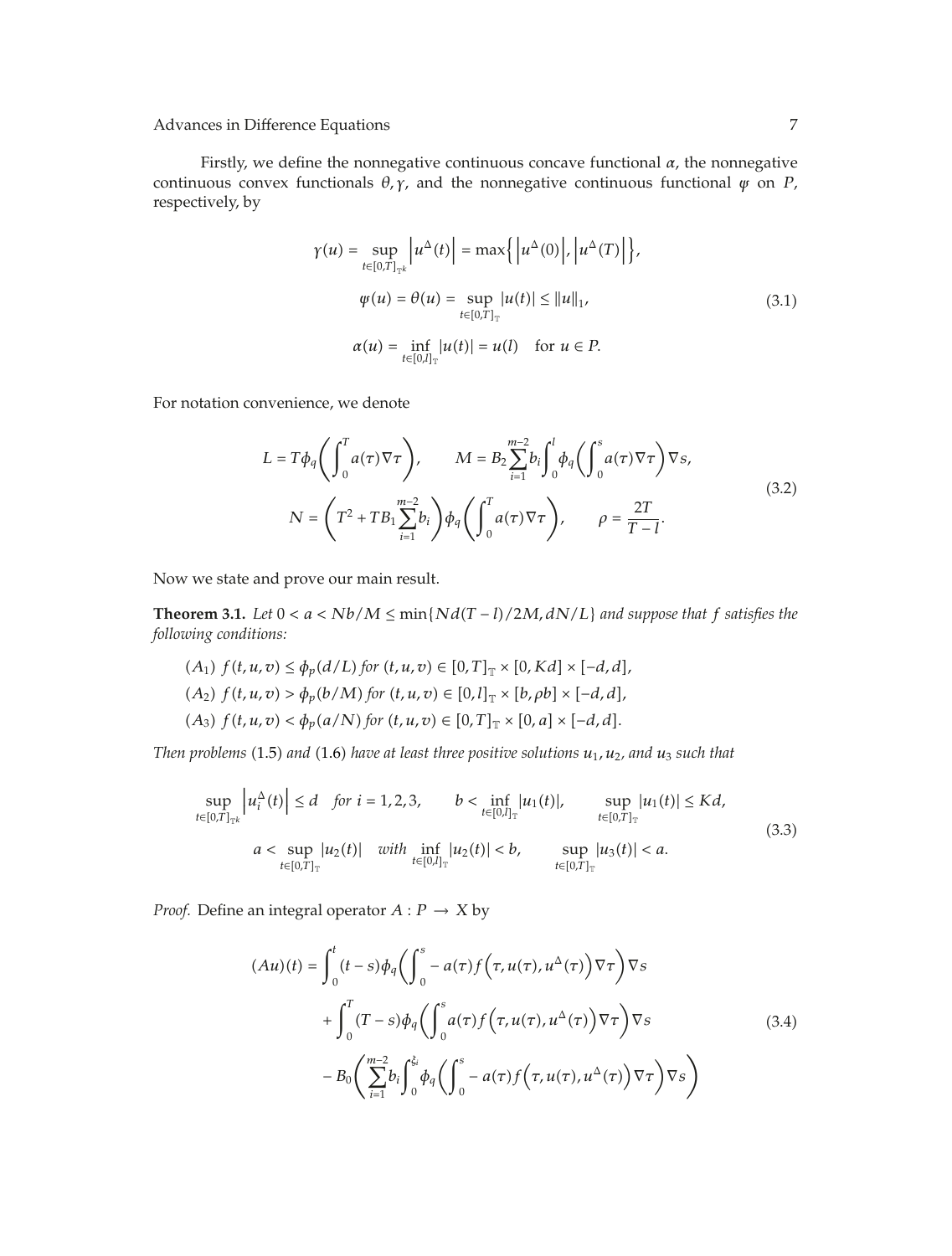for  $t \in [0, T]_{\mathbb{T}}$ . It is easy to obtain that  $A : P \to P$  is a completely continuous operator and every fixed point of *A* is a solution of (1.5) and (1.6).

Thus we set out to verify that the operator *A* satisfies Avery-Peterson fixed point theorem which will prove the existence of three fixed points of *A*. Now the proof is divided into some steps.

By virtue of  $\alpha(u) = \inf_{t \in [0,l]_T} |u(t)|$ ,  $\gamma(u) = \sup_{t \in [0,T]_{T^k}} |u^{\Delta}(t)|$ ,  $\psi(u) = \sup_{t \in [0,T]_T} |u(t)|$  and Lemma 2.2 we know that there exists a constant  $\overline{M}$  such that

$$
\alpha(u) \le \psi(u), \qquad \|u\|_1 \le \overline{M}\gamma(u) \quad \text{for } u \in \overline{P(\gamma, d)}.
$$

We first show that  $(A_1)$  implies that

$$
A: \overline{P(\gamma, d)} \longrightarrow \overline{P(\gamma, d)}.
$$
\n(3.6)

In fact, for  $u \in \overline{P(\gamma, d)}$ ,  $\gamma(u) = \sup_{t \in [0,T]_{\mathbb{T}}} |u^{\Delta}(t)| \leq d$ , by Lemma 2.2, there is  $\sup_{t \in [0,T]_T} |u(t)| \leq Kd$ . It follows from  $(A_1)$  that

$$
\gamma(A(u)) = \sup_{t \in [0,T]_{\mathbb{T}}} |(Au)^{\Delta}(t)| = \sup_{t \in [0,T]_{\mathbb{T}}} \left| \int_{0}^{t} \phi_{q} \left( \int_{0}^{s} a(\tau) f(\tau, u(\tau), u^{\Delta}(\tau)) \nabla \tau \right) \nabla s \right|
$$
  

$$
\leq \int_{0}^{T} \phi_{q} \left( \int_{0}^{T} a(\tau) f(\tau, u(\tau), u^{\Delta}(\tau)) \nabla \tau \right) \nabla s
$$
  

$$
\leq \frac{Td}{L} \phi_{q} \left( \int_{0}^{T} a(\tau) \nabla \tau \right) = d.
$$
 (3.7)

Thus  $(3.6)$  holds.

Next we show that condition  $(S_1)$  in Lemma 2.4 holds. Let  $\overline{u}(t) = 2b(T-t)/(T-t)$ . Then it is easy to see that  $\overline{u}(t) \ge 0$ ,  $\overline{u}(T) + B_0(\sum_{i=1}^{m-2} b_i \overline{u}^{\Delta}(\xi_i)) \le 0$ ,  $\overline{u}^{\Delta}(0) \le 0$ , and  $\overline{u}^{\Delta \nabla}(t) \le 0$  for  $t \in [0, T]_{\mathbb{T}}$ , so  $\overline{u} \in P$ . Also, we have

$$
\gamma(\overline{u}) = \sup_{t \in [0,T]_{\mathbb{T}^k}} |u^{\Delta}(t)| = \frac{2b}{T - l} \le d,
$$
  
\n
$$
\theta(\overline{u}) = \sup_{t \in [0,T]_{\mathbb{T}}} |u(t)| = \frac{2bT}{T - l} \le \rho b,
$$
  
\n
$$
\alpha(\overline{u}) = \inf_{t \in [0,l]_{\mathbb{T}}} |u(t)| = 2b > b.
$$
\n(3.8)

So  $\overline{u} \in \overline{P}(\gamma, \theta, \alpha, b, \rho b, d)$ . Hence  $\{u \in \overline{P}(\gamma, \theta, \alpha, b, \rho b, d) \mid \alpha(u) > b\} \neq \emptyset$ .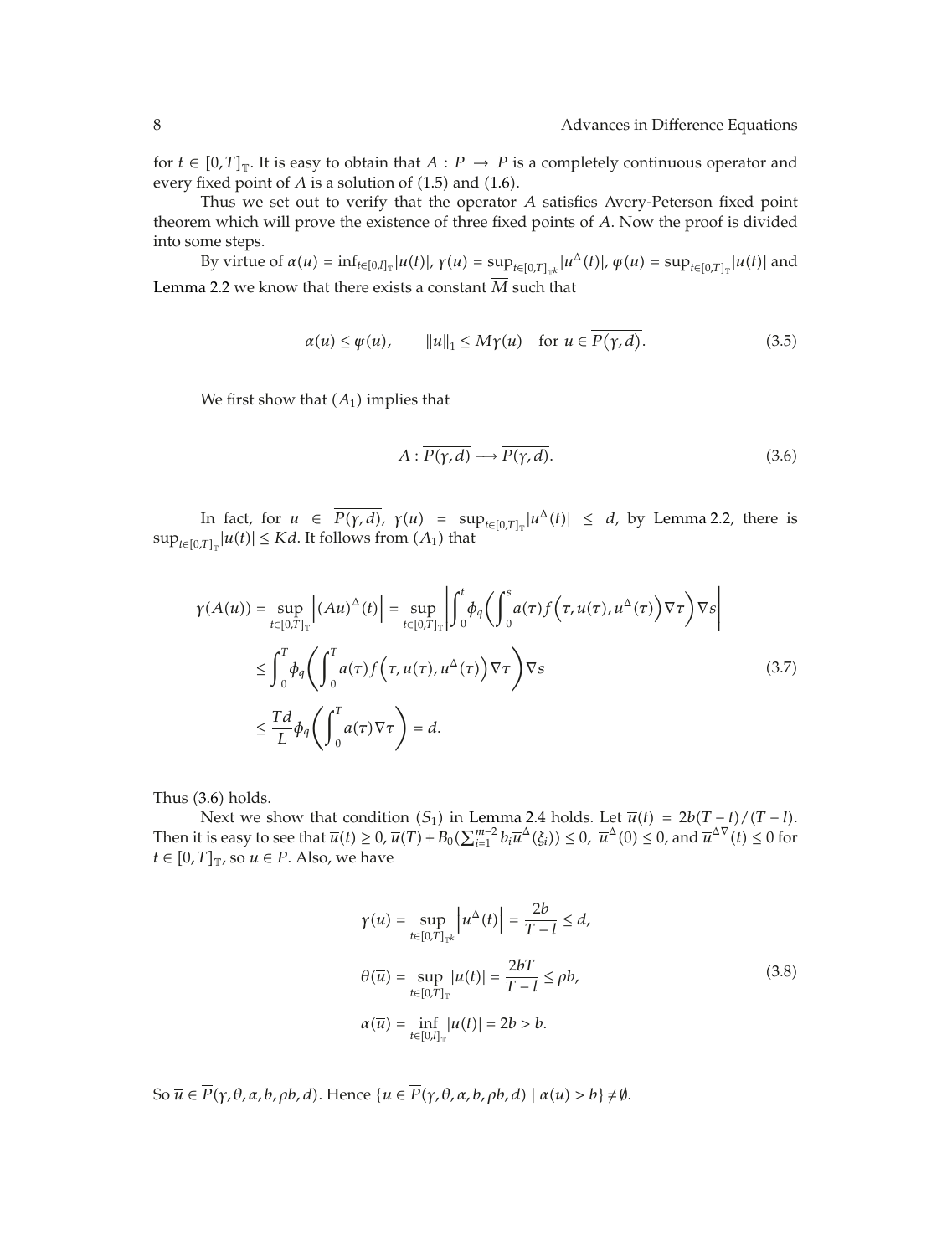If  $u \in \overline{P}(\gamma, \theta, \alpha, b, \rho b, d)$ , then  $b \le u(t) \le \rho b$ ,  $|u^{\Delta}(t)| \le d$  for  $0 \le t \le l$ . It follows from condition  $(A_2)$  that

$$
\alpha(Au) = \inf_{t \in [0,I]_{\mathbb{T}}} |(Au)(t)| = (Au)(l)
$$
  
\n
$$
= \int_{0}^{l} (l-s)\phi_{q} \left( \int_{0}^{s} -a(\tau)f(\tau, u(\tau), u^{\Delta}(\tau)) \nabla \tau \right) \nabla s
$$
  
\n
$$
+ \int_{0}^{T} (T-s)\phi_{q} \left( \int_{0}^{s} a(\tau)f(\tau, u(\tau), u^{\Delta}(\tau)) \nabla \tau \right) \nabla s
$$
  
\n
$$
- B_{0} \left( \sum_{i=1}^{m-2} b_{i} \int_{0}^{\xi_{i}} \phi_{q} \left( \int_{0}^{s} -a(\tau)f(\tau, u(\tau), u^{\Delta}(\tau)) \nabla \tau \right) \nabla s \right)
$$
  
\n
$$
\geq -B_{0} \left( \sum_{i=1}^{m-2} b_{i} \int_{0}^{\xi_{i}} \phi_{q} \left( \int_{0}^{s} -a(\tau)f(\tau, u(\tau), u^{\Delta}(\tau)) \nabla \tau \right) \nabla s \right)
$$
  
\n
$$
\geq B_{2} \sum_{i=1}^{m-2} b_{i} \int_{0}^{l} \phi_{q} \left( \int_{0}^{s} a(\tau)f(\tau, u(\tau), u^{\Delta}(\tau)) \nabla \tau \right) \nabla s
$$
  
\n
$$
> \frac{b}{M} B_{2} \sum_{i=1}^{m-2} b_{i} \int_{0}^{l} \phi_{q} \left( \int_{0}^{s} a(\tau) \nabla \tau \right) \nabla s = b.
$$

Therefore we have

$$
\alpha(Au) > b \quad \text{for } u \in \overline{P}(\gamma, \theta, \alpha, b, \rho b, d). \tag{3.10}
$$

That is, condition  $(S_1)$  in Lemma 2.4 is satisfied.

We now prove that  $(S_2)$  in Lemma 2.4 holds. In fact, since  $\alpha(Au) = Au(l)$ ,  $\theta(Au) =$  $\sup_{t\in[0,T]_{\mathbb{T}}}$   $\left|Au(t)\right|$ , then with Lemma 2.3 it follows that

$$
\alpha(Au) \ge \frac{T - l}{T} \theta(Au) > \frac{T - l}{T} \rho b \ge b \tag{3.11}
$$

for  $u \in \tilde{P}(\gamma, \alpha, b, d)$  with  $\theta(Au) > \rho b$ . Hence condition  $(S_2)$  in Lemma 2.4 is satisfied. Finally, we assert that  $(S_3)$  in Lemma 2.4 also holds.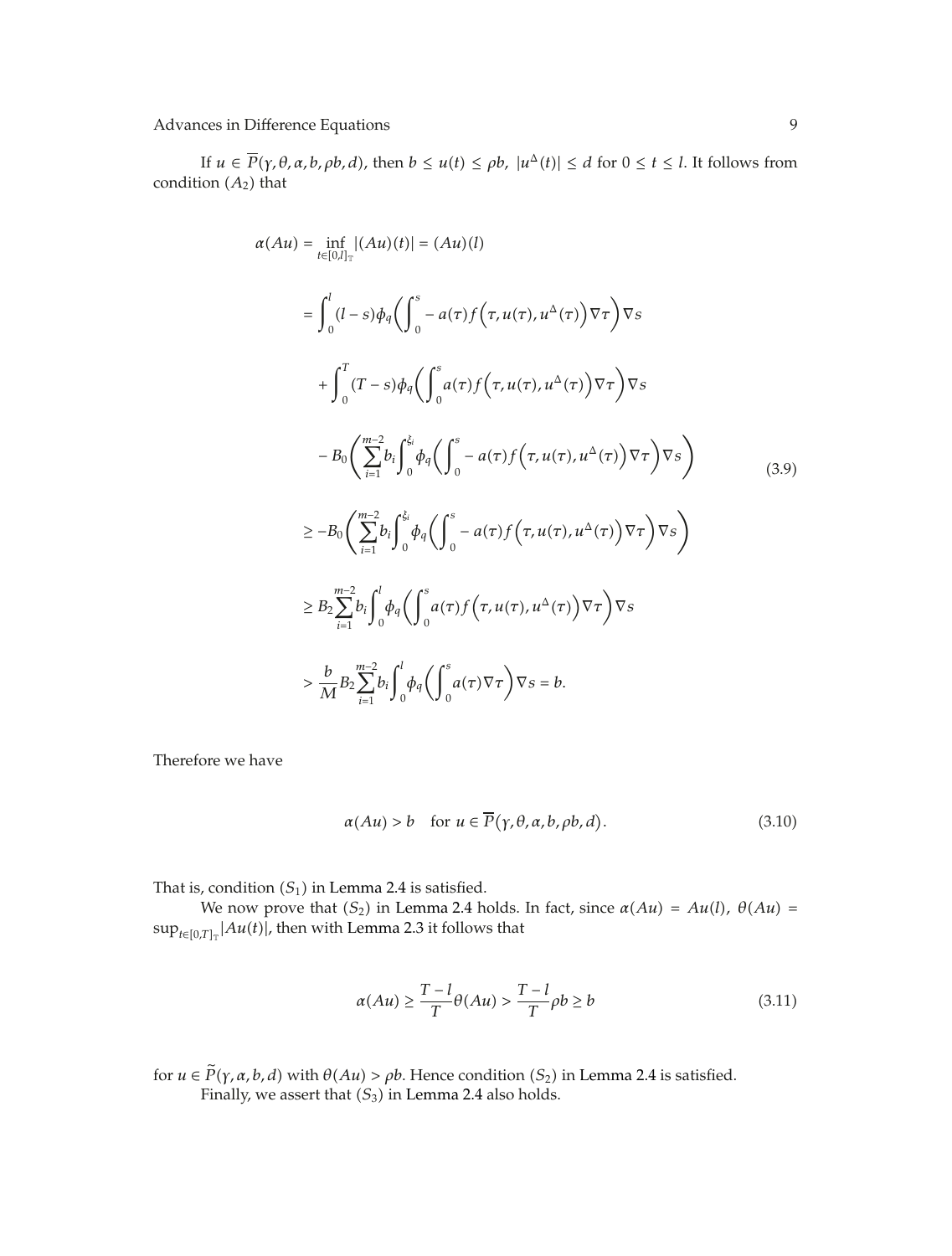Observe that  $\psi(0) = 0 < a$ , so  $0 \notin R(\gamma, \psi, a, d)$ . Suppose  $u \in R(\gamma, \psi, a, d)$  with  $\psi(u) = a$ . Then, by hypothesis  $(A_3)$  we have

$$
\varphi(A(u)) = \sup_{t \in [0,T]_{\mathbb{T}}} |(Au)(t)| = (Au)(0)
$$
\n
$$
= \int_{0}^{T} (T - s) \phi_{q} \left( \int_{0}^{s} a(\tau) f(\tau, u(\tau), u^{\Delta}(\tau)) \nabla \tau \right) \nabla s
$$
\n
$$
- B_{0} \left( \sum_{i=1}^{m-2} b_{i} \int_{0}^{\xi_{i}} \phi_{q} \left( \int_{0}^{s} - a(\tau) f(\tau, u(\tau), u^{\Delta}(\tau)) \nabla \tau \right) \nabla s \right)
$$
\n
$$
< \int_{0}^{T} T \phi_{q} \left( \int_{0}^{s} a(\tau) f(\tau, u(\tau), u^{\Delta}(\tau)) \nabla \tau \right) \nabla s
$$
\n
$$
+ B_{1} \sum_{i=1}^{m-2} b_{i} \int_{0}^{T} \phi_{q} \left( \int_{0}^{s} a(\tau) f(\tau, u(\tau), u^{\Delta}(\tau)) \nabla \tau \right) \nabla s
$$
\n
$$
\leq \frac{T^{2} a}{N} \phi_{q} \left( \int_{0}^{T} a(\tau) \nabla \tau \right) + \frac{T B_{1} a}{N} \sum_{i=1}^{m-2} b_{i} \phi_{q} \left( \int_{0}^{T} a(\tau) \nabla \tau \right)
$$
\n
$$
= \left( T^{2} + T B_{1} \sum_{i=1}^{m-2} b_{i} \right) \frac{a}{N} \phi_{q} \left( \int_{0}^{T} a(\tau) \nabla \tau \right) = a.
$$
\n(3.12)

Thus condition  $(S_3)$  in Lemma 2.4 holds.

Therefore an application of Lemma 2.4 implies that the BVPs (1.5) and (1.6) have at least three positive solutions  $u_1$ ,  $u_2$ , and  $u_3$  such that (3.3) holds.  $\Box$ 

# **4. Example**

In this section, we present an example to explain our result.

Let  $\mathbb{T} = \{0\} \cup \{1/2^n, n \in \mathbb{N}_0\}$ ,  $a(t) \equiv 1$ ,  $p = 3$ , and  $m = 4$ ,  $\xi_1 = 1/4$ ,  $\xi_2 = 1/2$ ,  $b_1 = b_2 = 1$ ,  $B_0(x) = 2x$ . We consider the following boundary value problem:

$$
\left(\left|u^{\Delta\nabla}(t)\right|u^{\Delta\nabla}(t)\right)^{\nabla} + f\left(t, u(t), u^{\Delta}(t)\right) = 0, \quad t \in [0, 1]_{\mathbb{T}}.
$$
\n
$$
u^{\Delta}(0) = u^{\Delta\nabla}(0) = 0, \qquad u(1) + 2\left(u^{\Delta}\frac{1}{4} + u^{\Delta}\frac{1}{2}\right) = 0,
$$
\n
$$
(4.1)
$$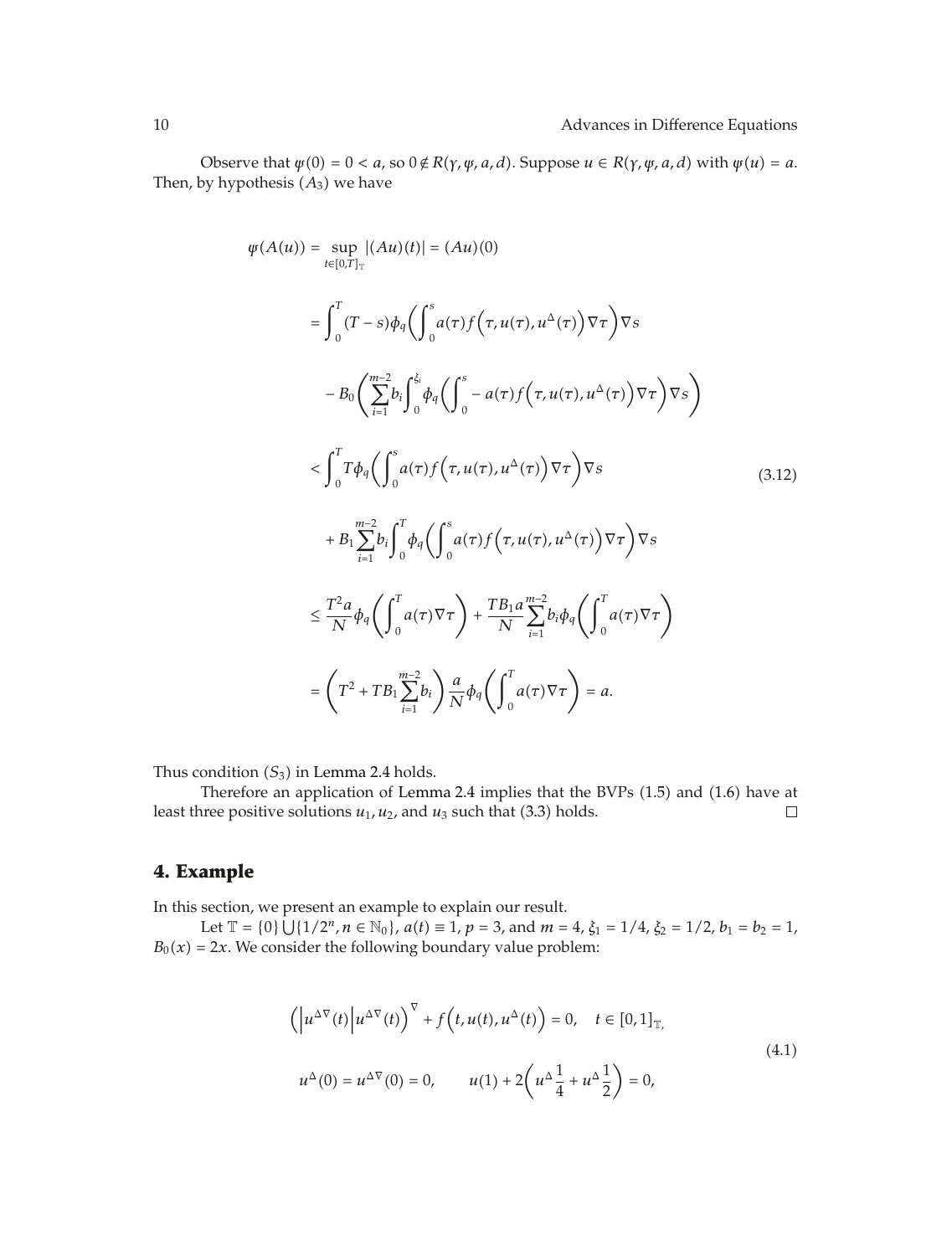where

$$
f(t, u, v) = \begin{cases} \frac{1}{10^3}t + \frac{1}{5} \times u^{12} + \frac{1}{7} \left(\frac{v}{2.4 \times 10^7}\right)^2, & u \le 2, \\ \frac{1}{10^3}t + \frac{1}{5} \times 2^{12} + \frac{1}{7} \left(\frac{v}{2.4 \times 10^7}\right)^2, & u > 2. \end{cases}
$$
(4.2)

Choosing  $a = 1/2$ ,  $b = 2$ ,  $l = 1/4$ ,  $d = 2.4 \times 10^6$ , direct calculation shows that

$$
\rho = \frac{8}{3}, \qquad K = 5, \qquad L = 1, \qquad M = \frac{4 + \sqrt{2}}{56}, \qquad N = 5. \tag{4.3}
$$

Consequently,  $f(t, u, v)$  satisfies

- (i)  $f(t, u, v) < 822 < \phi_3(d/L) = 5.76 \times 10^{12}$  for  $(t, u, v) \in [0, 1]_{\mathbb{T}} \times [0, 1.2 \times 10^7] \times [-2.4 \times 10^7]$  $10^6$ ,  $2.4 \times 10^6$  ;
- (ii)  $f(t, u, v) = 4096/5 > \phi_3(b/M) = 128(9 4\sqrt{2})$  for  $(t, u, v) \in [0, 1/4]_{\mathbb{T}} \times [2, 16/3] \times$  $[-2.4 \times 10^6, 2.4 \times 10^6];$
- $(iii)$   $f(t, u, v) \leq 4/1000 < \phi_3(a/N) = 1/100$  for  $(t, u, v) \in [0, 1]_{\mathbb{T}} \times [0, 1/2] \times [-2.4 \times 10^{-10}]$  $10^6$ ,  $2.4 \times 10^6$ .

Then all conditions of Theorem 3.1 hold. Thus with Theorem 3.1, the BVP (4.1) has at least three positive solutions  $u_1$ ,  $u_2$ , and  $u_3$  such that

$$
\sup_{t \in [0,1]_{\mathbb{T}^{\kappa}}} \left| u_i^{\Delta}(t) \right| \le 2.4 \times 10^6 \quad \text{for } i = 1,2,3, \qquad 2 < \inf_{t \in [0,1/4]_{\mathbb{T}}} |u_1(t)|, \qquad \sup_{t \in [0,1]_{\mathbb{T}}} |u_1(t)| \le 1.2 \times 10^7,
$$
\n
$$
\frac{1}{2} < \sup_{t \in [0,1]_{\mathbb{T}}} |u_2(t)| \quad \text{with } \inf_{t \in [0,1/4]_{\mathbb{T}}} |u_2(t)| < 2, \qquad \sup_{t \in [0,1]_{\mathbb{T}}} |u_3(t)| < \frac{1}{2}.
$$
\n(4.4)

## **Acknowledgment**

Supported by the NNSF of China (10801065) and NSF of Gansu Province of China 0803RJZA096.

## **References**

- 1 S. Hilger, *Ein Maßkettenkalkul mit Anwendung auf Zentrumsmannigfaltigkeiten ¨* , Ph.D. thesis, Universitat¨ Würzburg, Würzburg, Germany, 1988.
- 2 V. Spedding, "Taming nature's numbers," *New Scientist*, pp. 28–32, July 2003.
- [3] D. M. Thomas, L. Vandemuelebroeke, and K. Yamaguchi, "A mathematical evolution model for phytoremediation of metals," *Discrete and Continuous Dynamical Systems B*, vol. 5, no. 2, pp. 411–422, 2005.
- [4] R. P. Agarwal, V. O. Espinar, K. Perera, and D. R. Vivero, "Multiple positive solutions in the sense of distributions of singular BVPs on time scales and an application to Emden-Fowler equations," *Advances in Difference Equations*, vol. 2008, Article ID 796851, 13 pages, 2008.